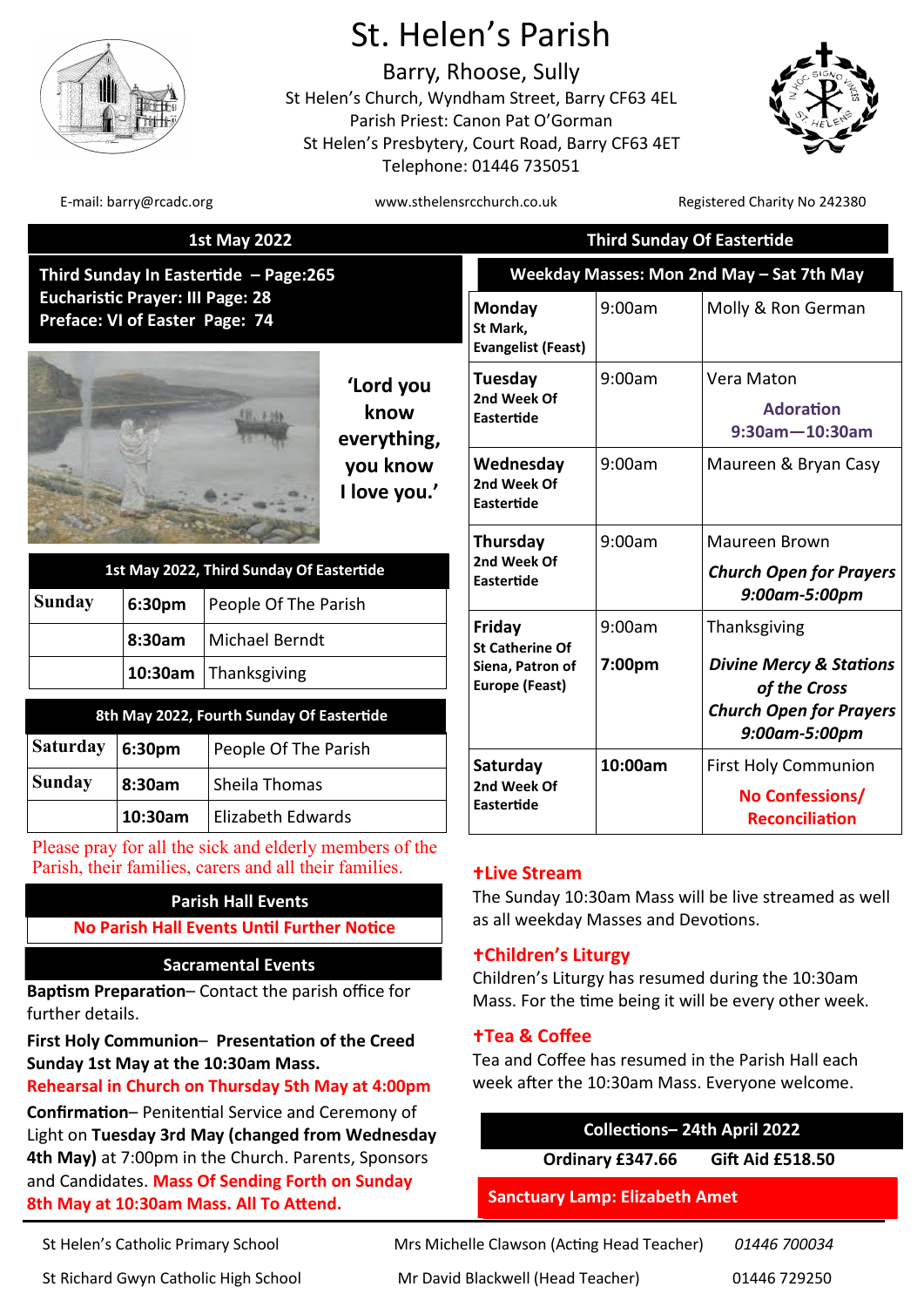#### **Retirement Of Fr Pat**

Last weekend, with the announcement of my impending retirement we are now a parish in transition as we await the arrival of the new parish priest, Monsignor Matija Maticic, who is pleased to be called Monsignor Matt. As mentioned last weekend the date for my retirement is Sunday the 24th July, I will remain until the following Sunday 31st July, Monsignor Matt arrives on Monday 1st August. It will be a big change for all of us, including Monsignor Matt. Change can also be a good thing bringing a new energy and vitality to the parish so that the mission of bringing the Gospel to Barry continues in an unbroken chain. For the moment I wish to say my time in Barry has been a happy one, embracing all the experiences we all encounter in life. Later I will say more.

I mentioned at the 6.30pm and 10.30am Masses, but forgot to do so at the 8.30am Mass, I will be remaining in Barry. The Archdiocese is dealing with providing accommodation.

Thank you all for your kind words and well wishes. May Christ our Risen Lord, bless you, bless the parish and its future, and Monsignor Matt.

*-Fr. Pat*

#### **New Appointment Of Fr Matthew**

My name is monsignor Matthew Matichich (Mgr Matija Maticic) and I was born in Croatia in 1981. I studied philosophy and theology at Faculty of Theology in city of Rijeka, Croatia, where I graduated in 2004 and was ordained for deacon with first pastoral service in the parish of St. Michael near Rijeka. I was ordained for priest in the Metropolitan Archdiocese of Rijeka in 2005. For a year I served as an assistant priest in the parish of St. Matthew near Rijeka.

From 2006 I was a parish priest for 10 years in 5500 Catholic's city parish (sea side) of St. Nicholas, Rijeka. For ten years, I was the head of the Youth Affairs Department of the Archdiocese of Rijeka, and I taught Religion in State high school in the city of Rijeka for 14 years. Since 2011 I served as Episcopal vicar for pastoral. In March 2014, I earned my master's degree in International relations and diplomacy in Croatia.

In September 2015, metropolitan Archbishop Msgr Ivan Devčić Ph.D. appointed me as Rector of the St. Vitus Metropolitan Cathedral. On June 14th, 2016, I was appointed Monsignor Canon of the Cathedral Chapter in Rijeka. On St. Benedict's day, July 11th, 2016, I became Oblate of Olivetan Benedictine monastery in north Italy, because of the spirituality of St. Benedict which I follow from my Seminary days.

In September 2017, I was appointed as Commissioner for Ecumenism and Dialogue of the Archdiocese of Rijeka. In April 2018, I became a member of the board of the Croatian Bishops' Conference for Ecumenism and Dialogue. I am a member of all Archdiocesan advisory bodies. Besides my mother tongue Croatian, I speak fluently English, German, and Italian. In 2020 I was appointed Treasurer of Archdiocese of Rijeka, Comissioner for sailors and migrants and Prison chaplain.

Beside my service in the Archdiocese, I am the Advisor of the Government's Republic of Croatia Office of the Commission for relations with religious communities. I am also President of intersectional council for interreligious dialogue and diplomacy at University of Rijeka (18.000 students).

In June 2018 I published my 720 pages trilogy of the Sunday and Feasts homilies for the liturgical year's ABC called "As he was disclosing Letters on his way" (Emaus). In Lent 2019, I published the prayer book for Stations of the Cross with Passion of Christ art in the cathedral of St. Vitus by Glas Koncila.

On 22 August 2019 in France, I finished my doctoral studies on thesis "Israeli – Palestinian negotiations from 1991 to 2018: the case for political realism and inevitability of a two-State solution" and earned Ph.D. in International Affairs, Interreligious Dialogue, and Diplomacy. In November 2019 I published my doctoral thesis as book in English and Croatian. I was also chair of the board of directors of our first and only hospice in Croatia runed by our Archdiocese and I am still chair of the board of directors of our safe house for woman and children.

My first visit to UK was English language school in London in 1997, and later I was visiting different abbeys and parishes as seminarian and supplied as a priest in different dioceses. My first visit to Cardiff area was in 2013.

The UK was always my second home. In 2020 I met Archbishop George and we started to talk on my possible coming to the Archdiocese of Cardiff because I always wanted to serve in a missionary Church and when my Archbishop in Croatia retired he gave me permission, so here I am to write new pages in my priesthood together with you all in beautiful Barry town and parish by Gods help, Our Lady intercession and patronage of amazing St. Helen all Welsh Saints and martyrs.

Special thank you to our dear Canon Patrick who will stay close to us and also to the parish administrator Kirsty for a warm welcome.

**Collections— 24th February 2019** With love & prayers, Yours Mgr Matija.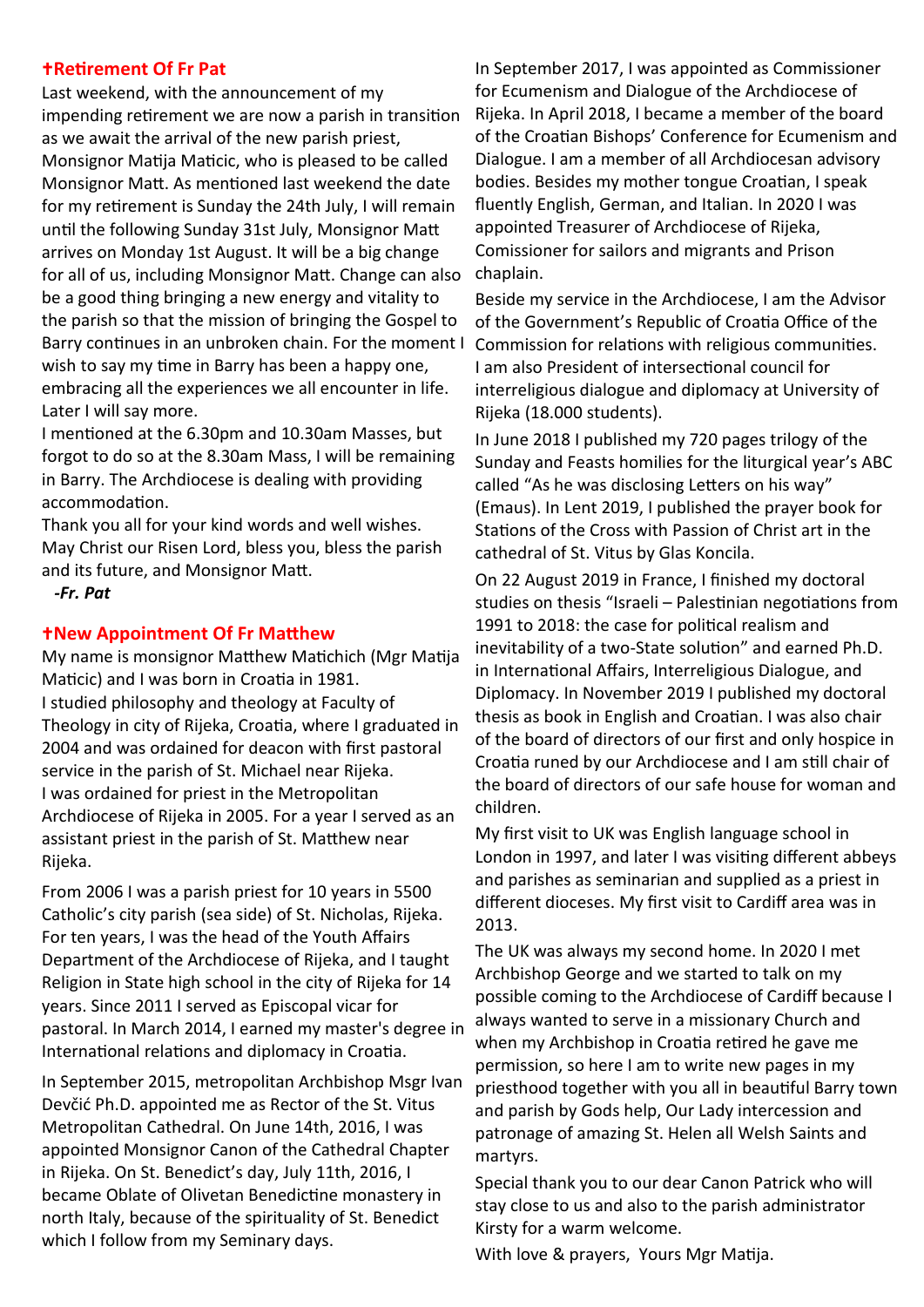## **Archbishop-elect Of Cardiff Mark O'Toole**

Pope Francis has appointed Bishop Mark O'Toole as Archbishop-elect of Cardiff and Bishop-elect of Menevia.

Bishop Mark O'Toole has been Bishop of Plymouth since his appointment in 2013. Previously, he was ordained a priest of the Archdiocese of Westminster in 1990 and served as private secretary to Cardinal Cormac Murphy-O'Connor between 2002-2008, before his appointment as rector of Allen Hall seminary in 2008.

Archbishop-elect O'Toole will become the eighth Archbishop of Cardiff in succession to Archbishop George Stack, who has been Archbishop of Cardiff since 2011.

The installation will take place in Cardiff Cathedral on 20th June 2022, the feast of the Welsh martyrs Saints Julius and Aaron.

On hearing of his appointment, Archbishop-elect O'Toole said: "I am grateful and humbled by the trust that the Holy Father has placed in me. I face the task ahead both with excitement and a certain trepidation, conscious of my own weaknesses. Throughout my life I have learnt to trust the Lord's will more deeply, and in these days of Eastertide especially, I have taken much comfort from Jesus's words to his Apostles, 'Do not be afraid. I go before you …' It is with this deep sense that the Lord goes before all of us in this new mission, that I fully embrace this new calling in my life."

On hearing the news of the appointment of his successor, Archbishop George Stack said: "I warmly welcome the appointment of Archbishop-elect Mark O'Toole as the eighth Archbishop of Cardiff and the fourth Bishop of Menevia 'in persona Episcopi'. This provision has been made by the Holy See maintaining the identity, juridical reality, history and pastoral life of each diocese. "Archbishop-elect Mark will bring great gifts to this new ministry. The people of each diocese will be blessed by his experience as Bishop of Plymouth. His pastoral, theological and administrative skills will be of enormous benefit to us all. His national responsibilities as Chair of the Department of Evangelisation and Discipleship in the Bishops' Conference of England and Wales have been recognised by the Holy See in his membership of the International Council for Catechesis. His Celtic heritage will resonate with the Catholic faithful in Wales and in the wider community of his new home. Ad Multos Annos!"

Please keep Archbishop George and Archbishop-elect Mark in your prayers at this transitional time.

### **May Devotions in honour of Our Lady**

During the month of May there will be Rosary and Novena prayers in honour of Our Lady. Novena to Our Lady of Hope 8:30am From May Monday 2nd– Wednesday 11th (Except Sundays).

Novena to Our Lady of Sorrows 8:30am From Thursday 12th-Sat 21st (Except Sundays).

Novena For Family & Marriage 8:30am From Monday 23rd May– 1st June (Except Sundays).

Each Friday of May stations of the Cross at 7:00pm with the Divine Mercy Chaplet.

Please note for the month of May the usual 3:00pm divine mercy and stations of the cross on Friday is transferred to 7:00pm.

## **The Bishops Conference Of England & Wales**

The Spring meeting of the Bishops Conference of England and Wales is scheduled for 1st-6th May 2022 and will take place at Cornerstones in Cardiff. This is only the second time the conference has been in Wales and is an important event for us all.

#### **Sacramental Dates– First Holy Communion**

The Sacrament of First Holy Communion will take place on Saturday 7th May at 10:00am.

#### **Sacramental Dates– Confirmation**

The Sacrament of Confirmation will take place on Saturday 14th May at 10:00am.

#### **Priest Training Fund**

In a world that seems increasingly reluctant to take risks, the challenge of a lifelong commitment to serve God and God's people is daunting. But those who enter seminary know that they are supported by family and friends in their home diocese.

Priests are called to live simple lives but high-quality training comes at a price. On average the Archdiocese of Cardiff invests £189,000 in the formation of each seminarian over seven years. Yet following ordination a priest may give back more than 40 or 50-years' service, so the investment brings a considerable return. Can you help?- If you would like to support the Priests Training Fund you can give online by visiting: www.rcadc.org. Alternatively, you can donate at your parish during the annual collection on the weekend of 7th/8th May, Gift Aid envelopes are available at the back of church.

#### **Gift Aid 2022**

**Collections** and the *actions* of *alle a*<sup>1</sup> All those who have not yet completed a gift aid form and would like to gift aid their weekly contribution